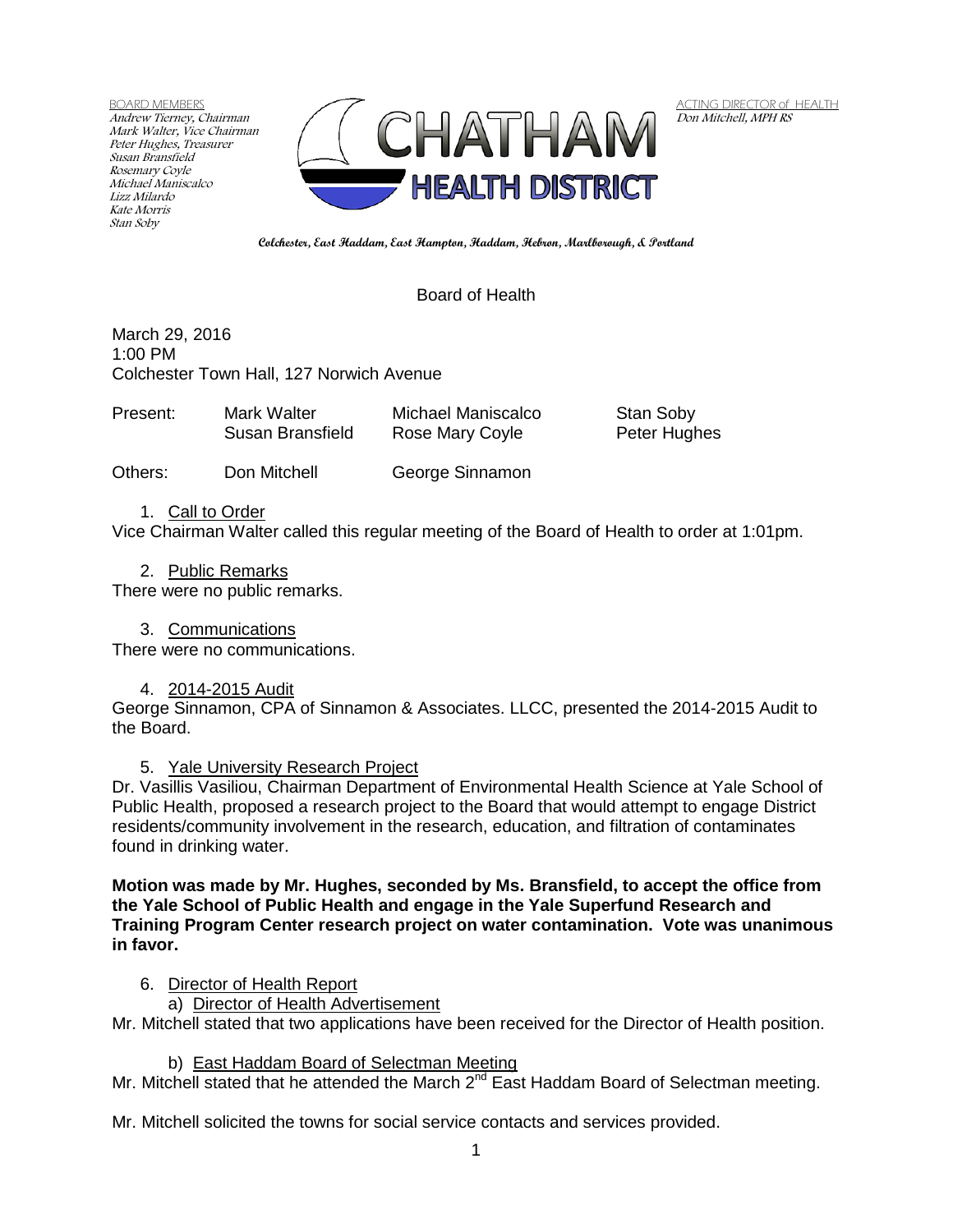Mr. Mitchell will be attached a couple CCM trainings; how to run a meeting and drug and alcohol for supervisors.

District Staff will be attending training on Freedom of Information through DPH on April 26<sup>th</sup>.

Mr. Mitchell noted that legislature house bill regarding Directors of Health advanced to exclude independent practices.

Mr. Mitchell and Ms. Han met with representatives from the Town of Windham regarding District membership. Windham is currently with North Central Health District and are just looking at options. Mr. Hughes expressed concern for the District to stabilize before the consideration of growth.

Notice of Violation was issued to 13 Caffyn Drive Marlborough for improper waste disposal.

## c) Short Term Disability

Mr. Mitchell noted that at the request of the Personnel, Policy and Budget Committee he had requested quotes for Short Term Disability. To be continued to be review by the Committee.

## d) Contact Info Stickers

Mr. Mitchell stated that stickers would be drafted in house to contain contact information for the Director of Health to be attached to all inspection forms.

## 7. Director of Health Position

## a) Draft Contract

The frame work for the contract has been drafted. Final contract will be individualized to meet the candidate chosen.

#### 8. Committee Reports

There were no committee reports.

#### 9. Fee Schedule Discussion & Set Public Hearing

Liz Davidson presented a proposed fees schedule with justification and other health department comparisons to the Board. Consensus of the Board was to continue to review the proposal through the Environmental Health Committee, making note of the approved budget which included an increase to the per capita.

*Ms. Bransfield departed at 2:30*

#### 10. Old Business

There was no old business discussed.

#### 11. New Business

Due to scheduling conflict the next Board meeting will be held at the District main office in East Hampton.

Mr. Mitchell stated that he sent a letter of concurrence to Jonathan Best, Office of Public Health Preparedness, for public health emergency funding.

12. Approval of Minutes – February 23, 2016 Meeting & February 23, 2016 Public Hearing Motion was made by Mr. Soby, seconded by Ms. Coyle, to approve the minutes of February 23, 2016 meeting as written. Vote was unanimous in favor, with Ms. Coyle abstaining. Motion was